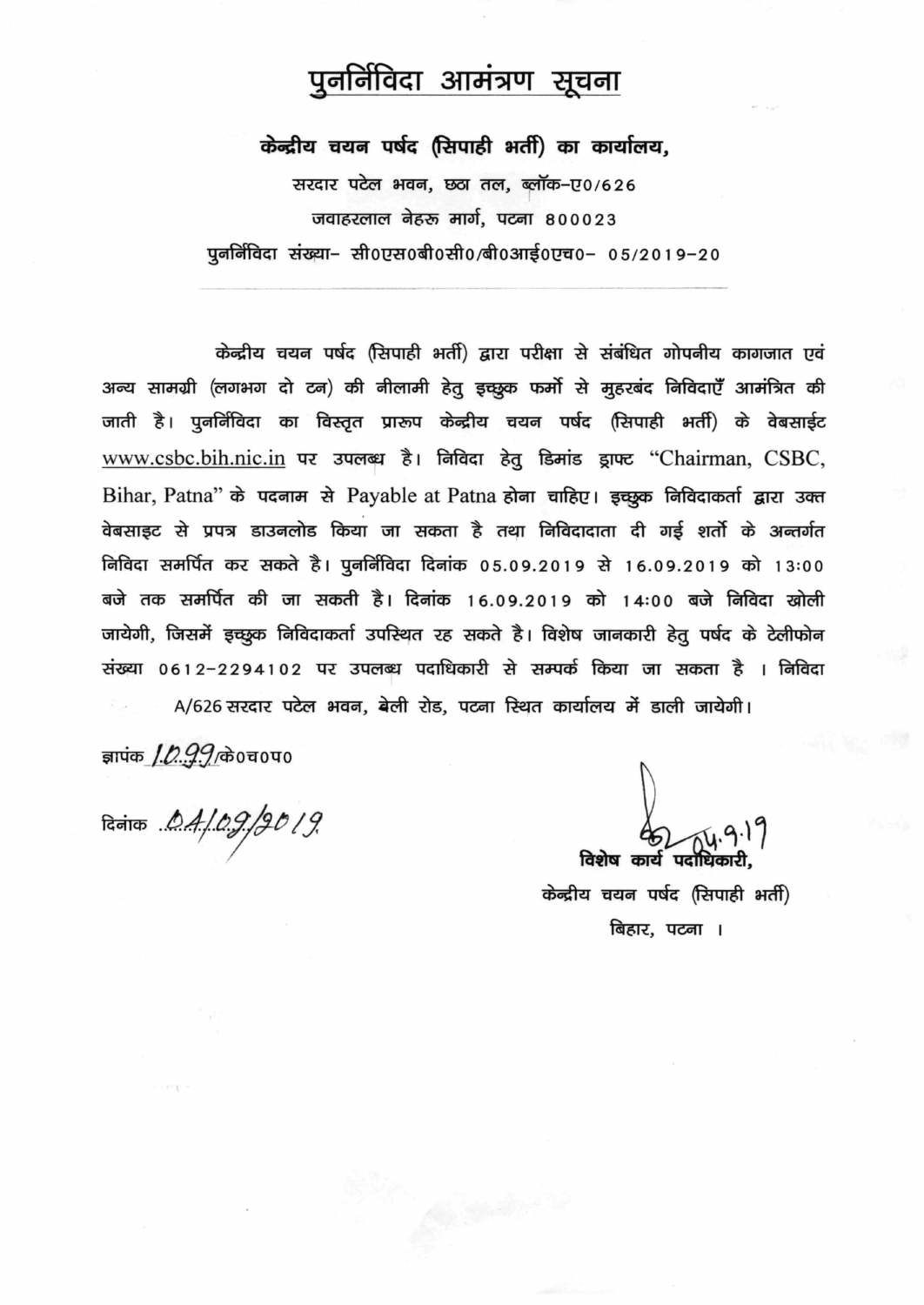**RETENDER NO. 05/2019-20**

# **Central Selection Board of Constable**

**Sardar Patel Bhawan, 6th Floor, Block-A/626, Jawaharlal Nehru Marg, Patna-800023. Telephone No.– 0612-2294102, Website: www.csbc.bih.nic.in**

**Retender Document**

**For**

**Waste Paper Disposal**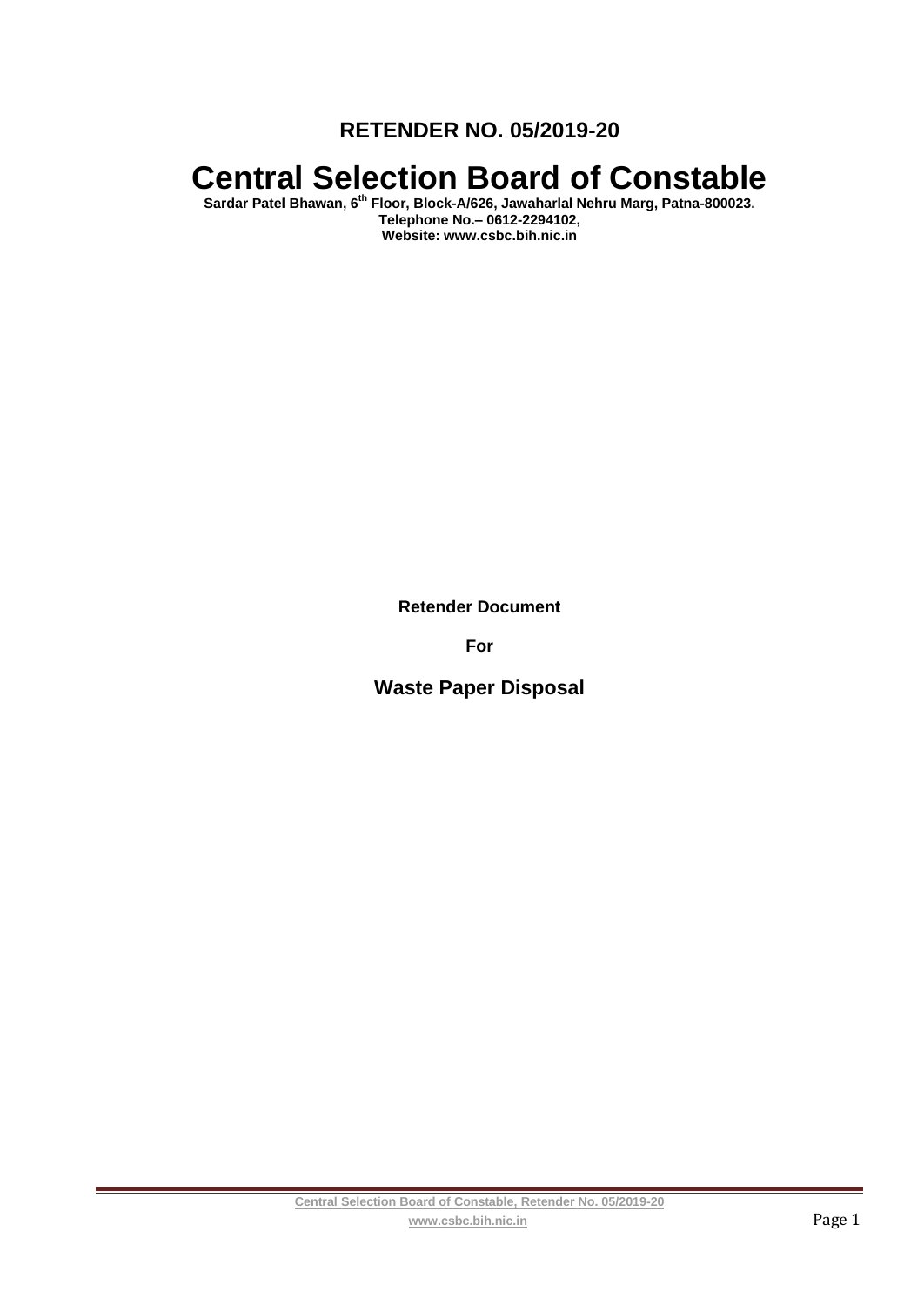# **SCHEDULE**

| <b>Retender Reference</b>             | No. CSBC/BIH-05/2019-20, Dated -<br>04/09/2019       |  |  |
|---------------------------------------|------------------------------------------------------|--|--|
| <b>Price of Retender Document</b>     | RS. 500/- (Non-refundable)                           |  |  |
|                                       | (Rupees Five hundred Only)                           |  |  |
| <b>EMD</b>                            | Rs. 10,000/-                                         |  |  |
| <b>Period of Download of Retender</b> | 05/09/2019 to 16/09/2019 (10:00hrs to                |  |  |
| <b>Document</b>                       | 13:00hrs) (On working days only)                     |  |  |
| Last Date and Time for receipt of     | 13:00 Hr. on Dt. -16/09/2019                         |  |  |
| <b>Retender offers</b>                | Venue - Office of the CSBC at A/626, 6 <sup>th</sup> |  |  |
|                                       | floor, Sardar Patel Bhawan, Jawaharlal               |  |  |
|                                       | Nehru Marg, Bihar, Patna-800023                      |  |  |
| Time and Date of Opening of           | 14:00 Hrs on Dt. -16/09/2019                         |  |  |
| <b>Technical Offers</b>               | Venue - Office of the CSBC at A/626, 6 <sup>th</sup> |  |  |
|                                       | floor, Sardar Patel Bhawan, Jawaharlal               |  |  |
|                                       | Nehru Marg, Bihar, Patna-800023                      |  |  |
| Place of Opening Tender Offers        | Central Selection Board of Constable,                |  |  |
|                                       | Sardar Patel Bhawan, 6 <sup>th</sup> floor, Block    |  |  |
|                                       | A/626, Jawaharlal Nehru Marg, Bihar,                 |  |  |
|                                       | Patna-800023                                         |  |  |
| <b>Address for Communication</b>      | Officer-on-Special Duty,                             |  |  |
|                                       | Central Selection Board of Constable,                |  |  |
|                                       | Sardar Patel Bhawan, 6 <sup>th</sup> floor, Block    |  |  |
|                                       | A/626, Jawaharlal Nehru Marg, Bihar,                 |  |  |
|                                       | Patna-800023                                         |  |  |
| <b>Contact Telephone Numbers</b>      | Telephone No.-                                       |  |  |
|                                       | 0612-2294102.                                        |  |  |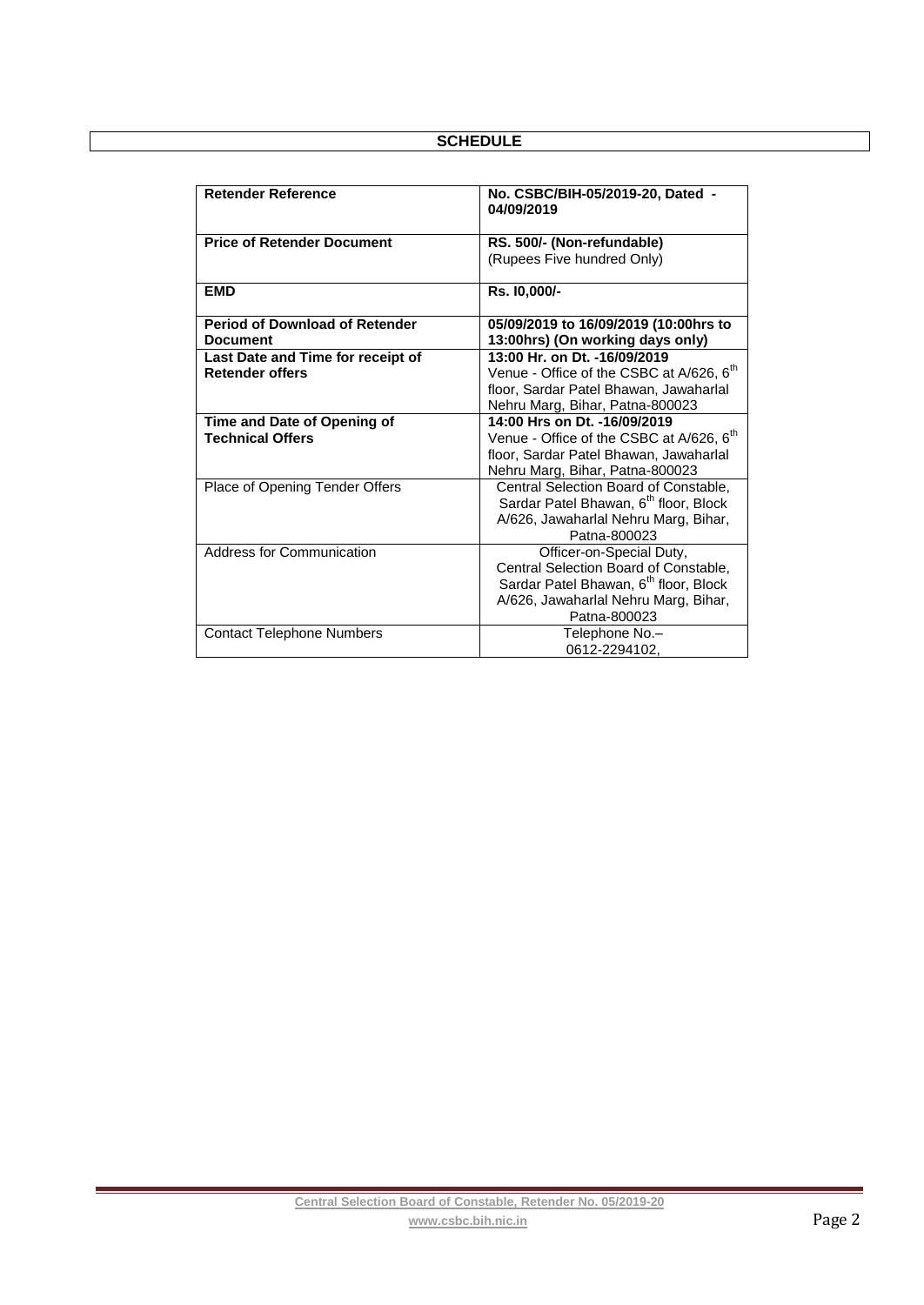## **Introduction**

The Office of Central Selection Board of Constable (CSBC) intends to dispose of about 02 tons of old confidential examination material which includes used confidential material, boxes etc.

**2.** Interested firms are requested to send the bids for the above mentioned work as per the terms and conditions of the Notice Inviting Retender (NIT) mentioned below which may be perused and understood before quoting the rates.

**3** The tender document is available for download from the Official website of CSBC i.e.www.csbc.bih.nic.in during the period as mentioned in Schedule of this Tender Document. **Bidders who download the tender document from the website will need to provide a Demand Draft of Rs.500 (Rupees Five Hundred only) as Non-refundable Processing Fee drawn in favour of Chairman, Central Selection Board of Constable payable at Patna at the time of submission of bid.** Only those Tender offers shall be accepted for evaluation which are accompanied by non-refundable Tender Fee of Rs.500/- (INR Five Hundred Only) in the form of Demand Draft.

**4.** Instructions to Bidders and Terms & Conditions of this tender are given in **Annexure-1** and **Annexure-2** respectively.

**5. The tender may be submitted in separate sealed covers in the format, as given in Annexure-3 (Technical Bid) and Annexure–4 (Financial Bid) duly filled in fully in all respect along with tender document, signed and stamped on each page up to 13:00hrs on or before 16/09/2019, addressed to Officer-on-Special Duty, Central Selection Board of Constable, at A/626, 6th floor, Sardar Patel Bhawan, Jawaharlal Nehru Marg, Bihar, Patna-800023. The envelope containing the quotation may be superscripted as "QUOTATION FOR SALE OF WASTE MATERIAL" and must be sealed separately. If both Annexure – 3 (Technical Bid) and Annexure –4 (Financial Bid) are not sealed separately, the bid will be rejected without opening. The Technical bids will be opened the same day at 16.30hrs.in the presence of such of tenderers or their authorised representatives who may wish to be present on the occasion.**

The materials offered for disposal is on 'AS IS WHERE IS & WHAT IS BASIS' Ex-Godown in unpacked condition.

**The purchaser may inspect the materials on any working day between 10:00 A.M. to 01:00 P.M. from 05/09/2019 to 15/09/2019 by prior appointment** to satisfy themselves about the quality & condition of the materials offered. No complaint whatsoever will be entertained after the tenders are submitted or before or after the materials are lifted. No request for samples or inspection after submission of the tender will be accepted.

The bidders are requested to submit Tender in the Tender Box kept in the office of Central Selection Board of Constable at A/626, 6<sup>th</sup> floor, Sardar Patel Bhawan, Jawaharlal Nehru Marg, Patna (Bihar). Tenders may be sent by Speed Post as well on the above mentioned address.Quotation by fax and e-mail will not be accepted. **6**. Chairman, Central Selection Board of Constable reserves the right to accept or reject any or all the

tenders without assigning any reason thereof.

**.**

**7. For any queries the potential buyers may contact the "Enquiry Cell" formed for this purpose in A/626, 6th floor, Sardar Patel Bhawan, Jawaharlal Nehru Marg, Bihar, Patna-800023**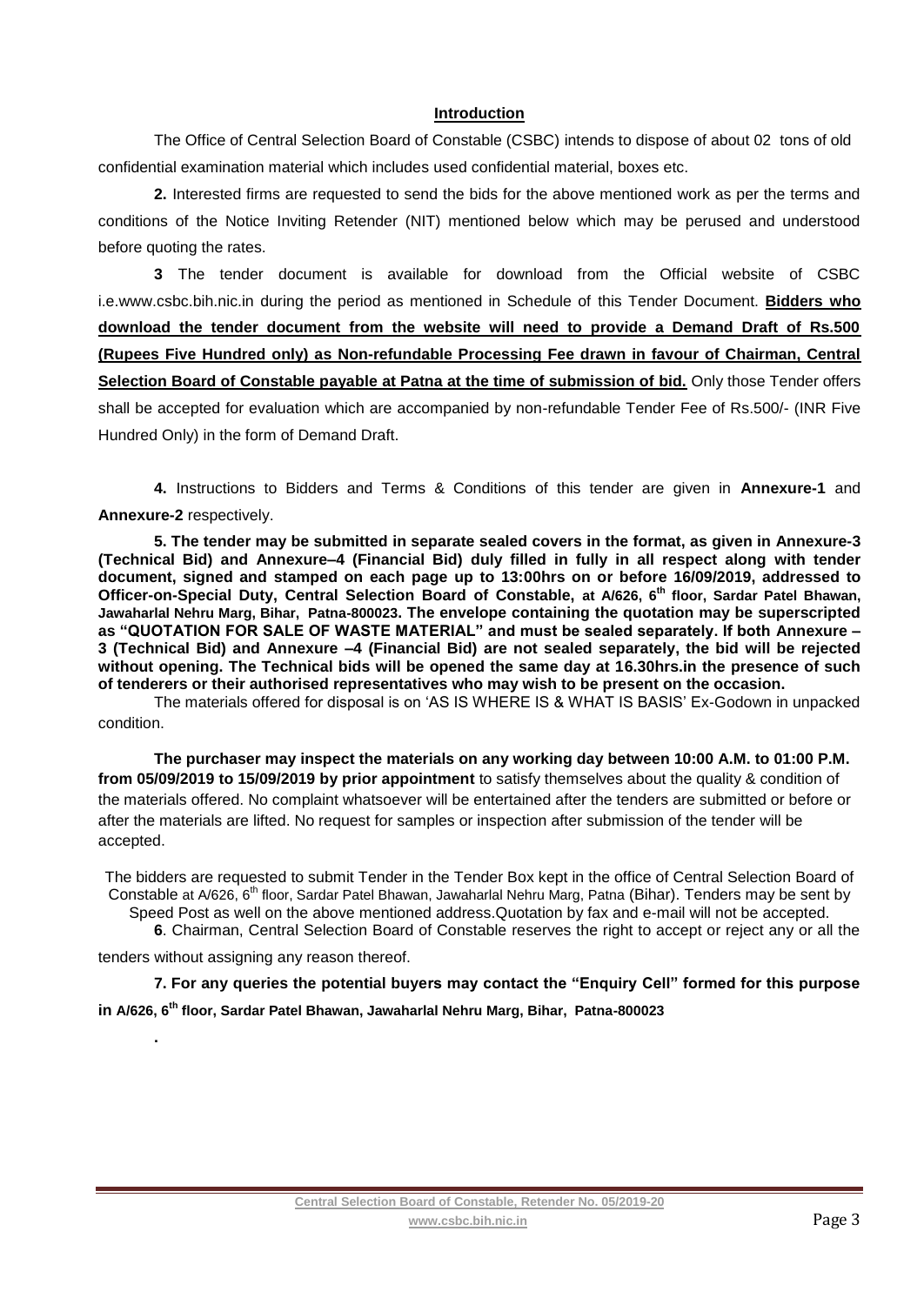# **ANNEXURE-1**

### **INSTRUCTION TO BIDDERS**

- **1.1.** The quotation should be accompanied by a Bid Security (Earnest Money Deposit) of Rs.10,000/- (Rupees Ten Thousand only), and non-refundable Processing fee of Rs.500/- (Rupees Five Hundred only) payable to "Chairman, Central Selection Board of Constable, Bihar, Patna" through two separate Demand Drafts respectively. Bid Security and Processing fee shall not be accepted by way of cheque, cash, money order or Bank Guarantee. The quotation without Demand Draft of Bid Security and Processing Fee will be summarily rejected.
- **1.2.** Bid Security (Earnest Money Deposit) will be forfeited if the bidder withdraws his bid after the date of opening of quotation.
- **1.3.** Quotations received late will not be considered and returned unopened.
- **1.4.** Form of organisation, whether Partnership or Proprietary or Limited Company must be clearly mentioned in the quotation. If a Partnership firm, the Names & Addresses of the Partners and if a Limited Co., the names and addresses of the Directors and Registration Number may be expressly stated.
- **1.5.** Rates are required to be quoted according to the items indicated in the Quotation form.
- **1.6.** Central Selection Board of Constable shall be under no obligation to accept the highest quotation or any other quotation and reserves the right of acceptance of the whole or any part of the quotation or portion of the quantity offered and the bidder shall accept the same at the rates quoted.
- **1.7.** Central Selection Board of Constable reserves the right to decrease or increase the quantity to be sold.
- **1.8.** Corrections, if any, must be attested. All amounts shall be indicated both in words as well as in figures. Where there is difference between amounts quoted in words and figures, amount quoted in words shall prevail.
- **1.9.** The bidders shall supply along with his quotation the name of his bankers as well as the latest income tax certificate.
- **1.10.** Bidder will have to provide the proper details of name and address of the persons deployed for packing and lifting of Confidential Waste Material in advance to CSBC.
- **1.11.** Canvassing in any form will disqualify the tenderer for the present tender or may be in future too.
- **1.12.** Conditional, ambiguous and incomplete bids will be summarily rejected
- **1.13.** Name and address of Dharam Kanta should be indicated in the offer.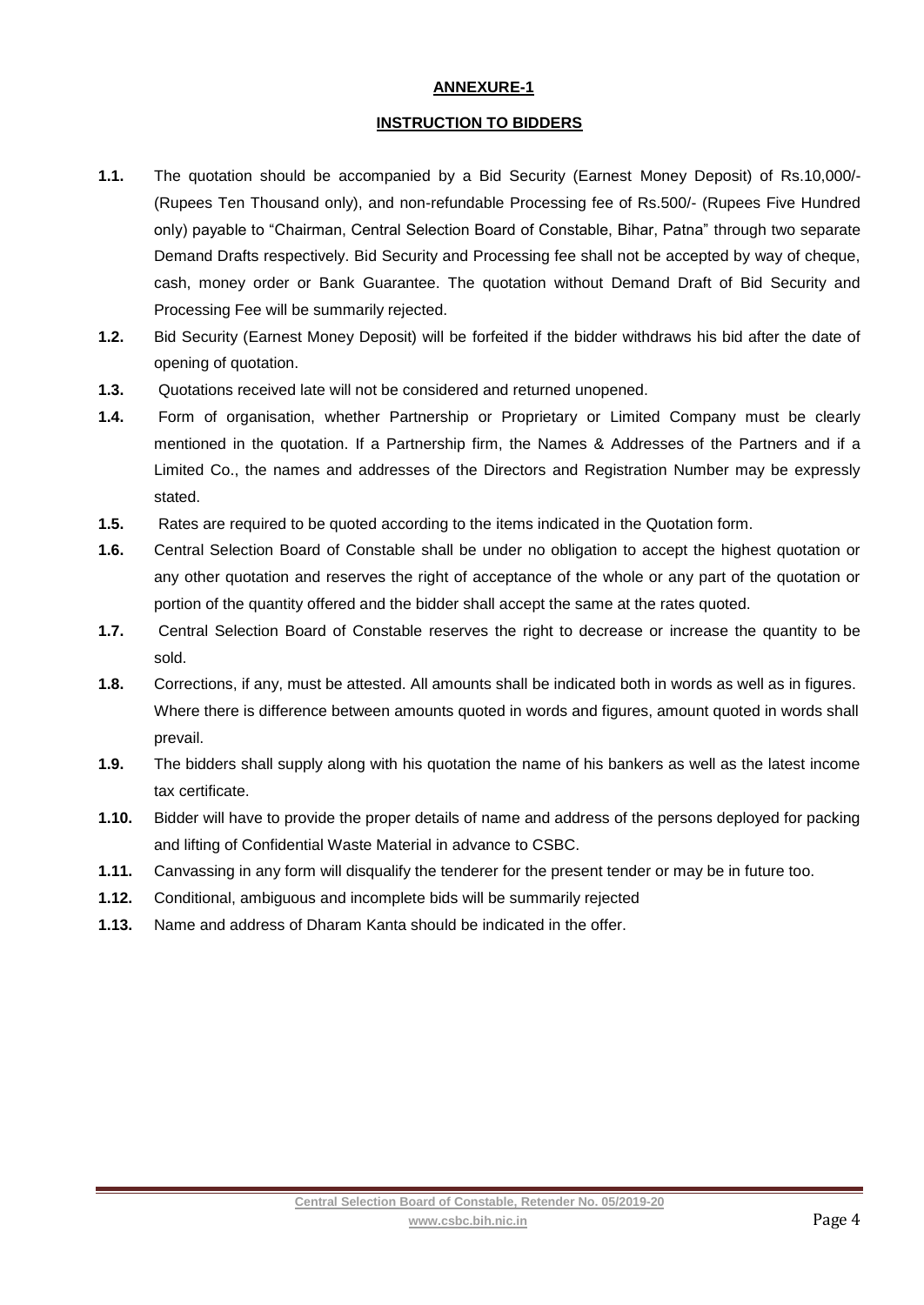#### **ANNEXURE-2**

#### **TERMS AND CONDITIONS OF THE RETENDER**

#### **2.1. DEFINITIONS:**

- **(1)** The term 'Contractor' shall mean, the person, firm or Company with whom or with which the order for pulping of waste material is placed and shall be deemed to include the Contractor's successors, representatives, heirs, executors and administrators unless excluded by any express order.
- **(2)** The term 'Order' shall mean, the communication signed on behalf of Central Selection Board of Constable by an officer duly authorized intimating the delivery order on behalf of the Seller on the term and conditions mentioned or referred to in the said communication accepting the quotation or offer of the contractor for delivery of material.
- **(3)** The term 'CSBC' or 'Board' shall mean Central Selection Board of Constable.

#### **2.2. PRICES**

Bidders offering firm prices will be preferred. The prices should be in Indian Rupees.

#### . **2.3. UNDERTAKING**

The Contractor shall furnish an undertaking that the confidential material purchased by them shall not be sold in open market but shall be used only for recycling (preparation of pulp/ lugdi) at the Paper Mill.

#### **2.4. UTILISATION CERTIFICATE**

A Utilization Certificate from Paper Mill which used the waste paper of CSBC stating that the confidential material purchased by the contractor from Central Selection Board of Constable has been converted into pulp for paper should be submitted within one month of the date of taking delivery of the material from the Seller, failing which it would be termed as breach of contract.

## **2.5. CLEARANCE**

 **2.5.1** The contractor shall be responsible for the material to be packed and lifted within seven working days from the date of award letter.

**2.5.2** In case the store is not lifted within the time specified as above, ground rent @ 0.2% of the total amount due will be charged per day from the purchaser for a further period of seven days. The material not so removed will be treated as abandoned lots and the EMD and other sums paid for the lot will be forfeited without any reference to the purchaser. For such abandoned lots, CSBC reserves the right to re-sell.

**2.5.3** The materials will be allowed to be lifted between 10:00 A.M. to 04:00 P.M. from the next day onwards of issue of the work order.

**2.5.4** No picking, choosing or sorting will be allowed in the premises for the disposal lots.

**2.5.5** The labour, transport and other arrangements for lifting the material from the premises of the Board will have to be made by the purchaser at their cost and responsibility. Buyer, himself shall be responsible for pulping of Lot of sold papers directly in the Mill and no third party will be involved for this purpose. Representatives of CSBC will accompany the Lorries carrying the sold material to Paper Mill to witness the pulping.

**2.5.6** The contractor shall be responsible for obtaining a clear receipt from the Transport Authorities specifying the goods dispatched. The consignment shall be dispatched with the clear railway receipt/lorry receipt/Consignment Note. If the consignment is sent by any other mode, it shall be at the risk of the contractor.

**2.5.7** The Office of the Central Selection Board of Constable is situated at the address mentioned above and at **8,9,10 and11 Back Hardinge Road, Patna-800001**. The Vendor has to make arrangement for lifting of waste paper at Office situated at Back Hardinge Road.

**2.5.8** The material will be escorted to Dharamkanta / Weighing machine by the authorized officers of the Board in whose presence it will be weighed. There will be no deduction whatsoever, of weight of unusable material in the gross weight.

### **2.6. EXTENSION OF TIME**

Extension of time may be granted only if failure on the part of the Contractor to lift the waste material in proper time shall have arisen from any cause which the Board may consider to be justified by circumstances of the case.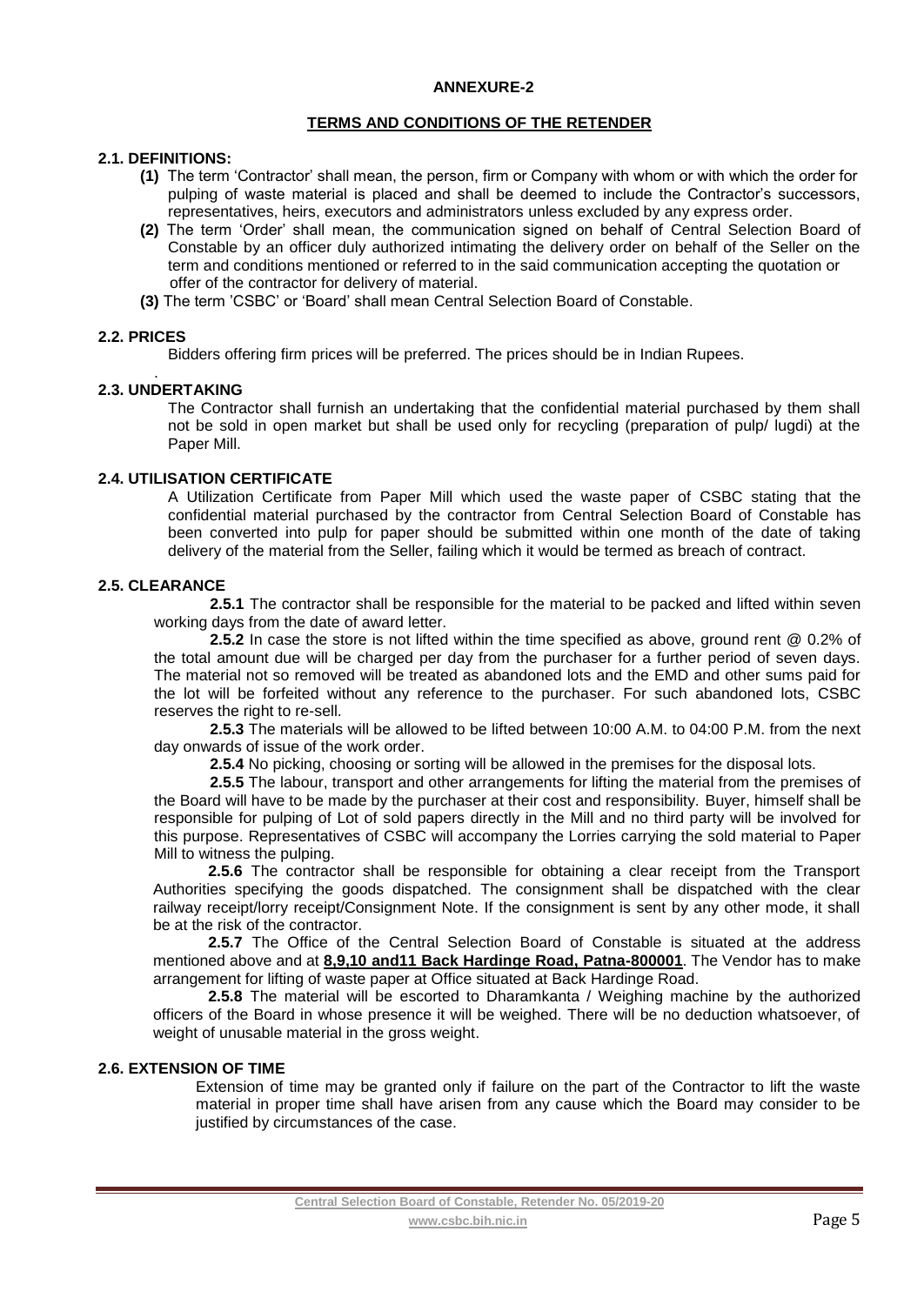# **2.7. PAYMENT**

- **(1)** The Contractor shall have to deposit in advance by Demand Draft an estimated amount as the Board may decide before lifting the Lot of Waste Paper.
- **(2)** The final payment as per weight determined at Dharam Kanta of material lifted is to be deposited within three days of the receipt of material.
- **(3)** Name and address of the Dharam Kanta should be submitted before lifting material.

**2.8. ARBITRATION -** All disputes in this regard are subject to jurisdiction of Patna Court.

#### **2.9. Award Criteria**

**(1)** The highest Bidder shall be calculated based on the basis of total cost as per the bill of quantity mentioned in the Financial Bid Document (Annexure-4).

**(2)** The bidder whose commercial offer has been determined to be highest will be selected and awarded the contract.

> **OSD, Central Selection Board of Constable, Bihar, Patna.**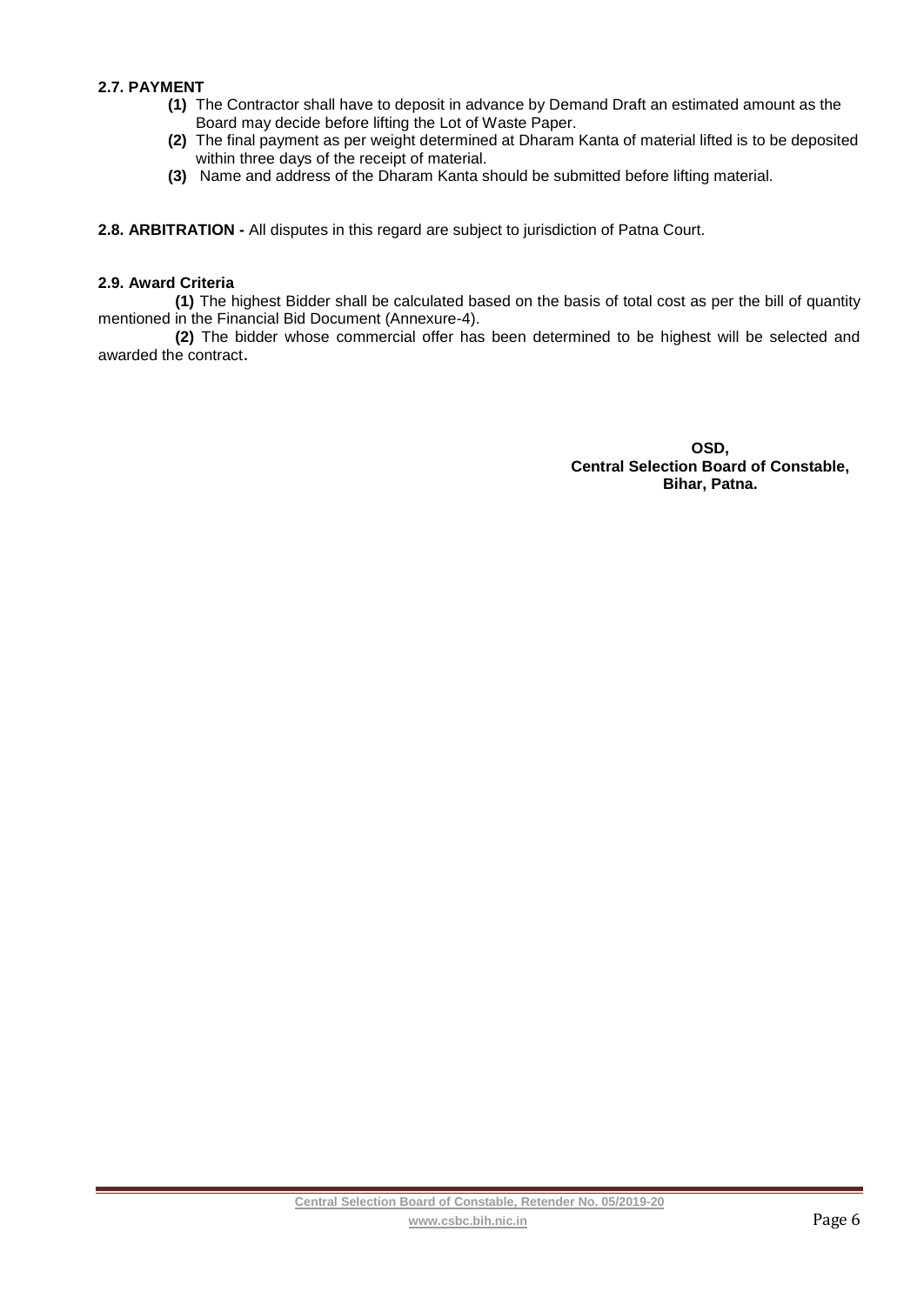| 3. Telephone Nos.:                     | 1. Office:                       | 2. Residence:                                                                                                                                                                                                                                                                                                                                                  |  |  |
|----------------------------------------|----------------------------------|----------------------------------------------------------------------------------------------------------------------------------------------------------------------------------------------------------------------------------------------------------------------------------------------------------------------------------------------------------------|--|--|
| can be contacted in case of need       |                                  |                                                                                                                                                                                                                                                                                                                                                                |  |  |
|                                        |                                  |                                                                                                                                                                                                                                                                                                                                                                |  |  |
|                                        |                                  |                                                                                                                                                                                                                                                                                                                                                                |  |  |
|                                        |                                  |                                                                                                                                                                                                                                                                                                                                                                |  |  |
|                                        |                                  |                                                                                                                                                                                                                                                                                                                                                                |  |  |
| (b) DD No.<br>(c) Bank on which drawn: |                                  |                                                                                                                                                                                                                                                                                                                                                                |  |  |
| (b) DD No.<br>(c) Bank on which drawn: |                                  |                                                                                                                                                                                                                                                                                                                                                                |  |  |
|                                        | email of responsible persons who | Retender Reference No. and Date: CSBC/BIH-05/2019-20, Dated- --------------------<br>(To be filled in by the Bidders)<br>4. Names, Address, Telephone Nos., Mobile No.<br>5. Whether the Company/Organization is<br>9. Details of EMD deposited: (a) Amount: Rs.10,000/-<br>Dated<br>10. Details of Non-refundable DD deposited: (a) Amount: Rs.500/-<br>Dated |  |  |

## **Declaration**

I ………………………………………………….. sole proprietor/Director/partner/authorized signatory having registered office at ……………………………………………..…………………… do hereby solemnly affirm and declare that I/we undertake to abide by all the rules and regulations of the State/Central Govt./Local Govt. with regard to sale and disposal of waste material and shall be liable to any penalties that may accrue due to non-adherence of Terms & Conditions of the Tender.

**Signature …………………………...**

**Dated: ………………… Seal of the Company ……………….**

| <b>Enclosures: (1)</b> Tender document duly signed and stamped on each page |  |  |
|-----------------------------------------------------------------------------|--|--|
| (2) Demand draft for Processing Fee                                         |  |  |
| (3) Demand draft for EMD                                                    |  |  |
| (4) Name and address of Dharam Kanta                                        |  |  |
| (5) Name of the bankers of Bidder                                           |  |  |

- **(6)** Latest Income Tax Certificate
- **(7)** The authority of the person signing the quotation